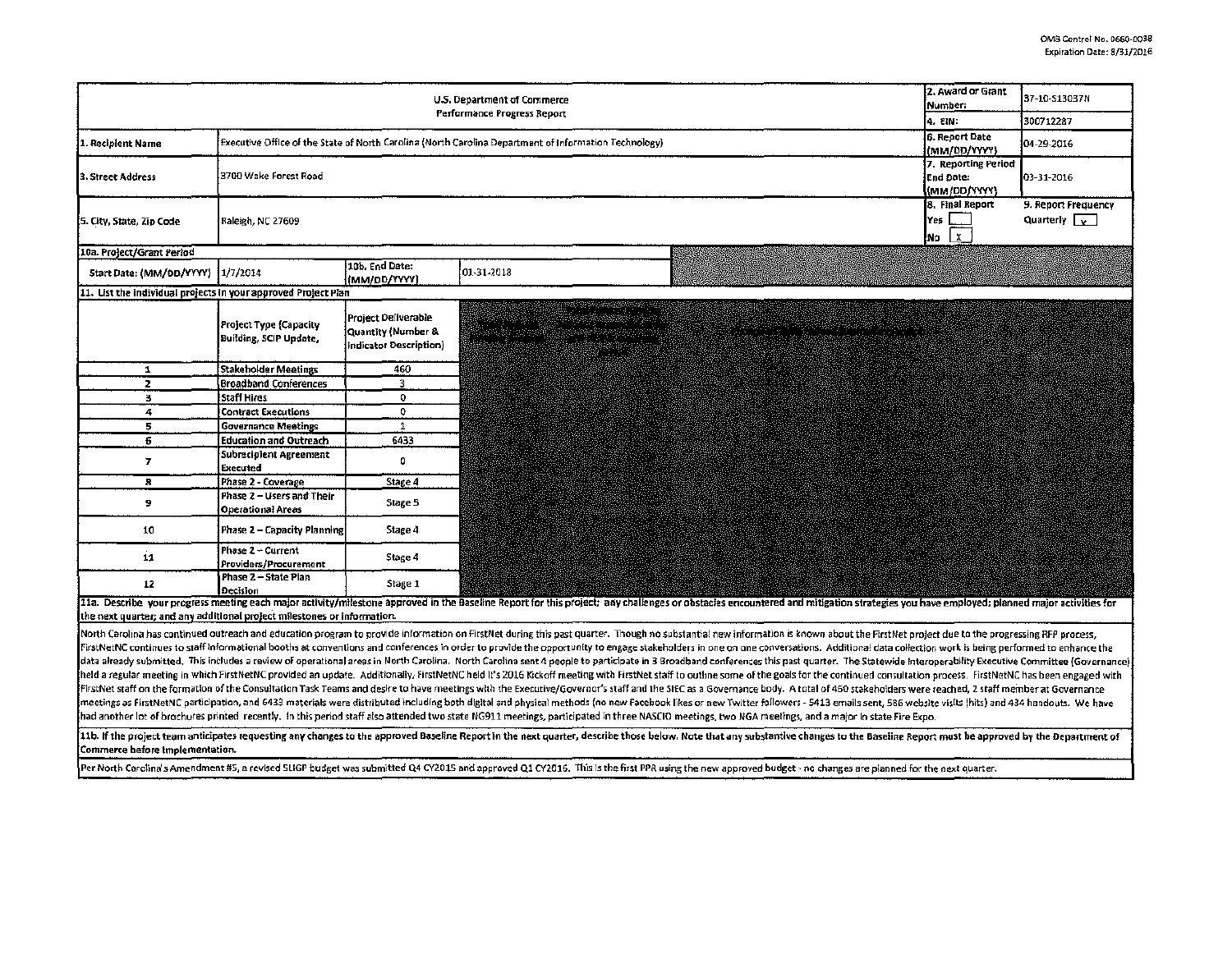|  |  | L1c. Provide any other information that would be useful to NTIA as it assesses this project's progress. |
|--|--|---------------------------------------------------------------------------------------------------------|
|  |  |                                                                                                         |
|  |  |                                                                                                         |
|  |  |                                                                                                         |
|  |  |                                                                                                         |

As per last quarter, little new information from FirstNet due to the release of RFP. We continue to ramp up Lialson staff (education and outreach) a process that will continue as we ramp up education and outreach once Firs information for responders and decision makers (cost, coverage, capacity, etc.).

11d. Describe any success stories or best practices you have identified. Please be as specific as possible.

13b. Describe any challenges encountered with vendors and/or subrecipients.

The part time Outreach Liaison staff has brought a vast amount of experience to the team and tremendous creditbility for our program.

12. Personnel

12a. If the project is not fully staffed, describe how any lack of staffing may impact the project's time line and when the project will be fully staffed.

The North Carolina continues to operate with limited staff. Never-the-less, the Education and Outreach Mission continues. As discussed with NTIA, match efforts will continue to be counted for First Responder stakeholders a meetings.

| 12b. Staffing Table                                                                      |                                                                                                                                                              |                      |                                                                                                                                                                                                                           |                      |                                   |               |                 |                                         |                                                 |  |
|------------------------------------------------------------------------------------------|--------------------------------------------------------------------------------------------------------------------------------------------------------------|----------------------|---------------------------------------------------------------------------------------------------------------------------------------------------------------------------------------------------------------------------|----------------------|-----------------------------------|---------------|-----------------|-----------------------------------------|-------------------------------------------------|--|
| Job Title                                                                                | FTE%                                                                                                                                                         | Project (s) Assigned |                                                                                                                                                                                                                           |                      |                                   |               |                 | Change                                  |                                                 |  |
| IT Project Program Manager<br>(FirstNetNC Director/SPOC)                                 | 100                                                                                                                                                          |                      | (federal) Overall responsibility for SLIGP and FirstNetNC effort, including SPOC duties                                                                                                                                   |                      |                                   |               |                 |                                         |                                                 |  |
| Networking Specialist<br>(Technical Consultant,<br>FirstNetNC)                           | 100                                                                                                                                                          |                      | (federal) Supports FirstNetNC with focus on technical questions/opportunities with responders, vendors, potential partners                                                                                                |                      |                                   |               |                 |                                         |                                                 |  |
| Networking Specialist<br>(Assistant Director, FirstNetNC);                               | 100                                                                                                                                                          |                      | (federal) Supports FirstNetNC / oversees Education and Outreach with first responders and other stakeholders                                                                                                              |                      |                                   |               |                 |                                         |                                                 |  |
| Information & Communications<br>Spedalist III (Dir. of Comms,<br>Digital Infrastructure} | $\mathbf 0$                                                                                                                                                  |                      | (federal) Development/responsibility for all media and communications materials/coordination                                                                                                                              |                      |                                   |               |                 |                                         |                                                 |  |
| Administrative Assistant I<br>(Administrative Assistant,<br>Digital Infrastructure)      | 0                                                                                                                                                            |                      | (federal) Administrative support to FirstNetNC staff, including travel                                                                                                                                                    |                      |                                   |               |                 |                                         |                                                 |  |
| IT Director (Executive Director,<br>Digital Infrastructure)                              | 37                                                                                                                                                           |                      | <b>Effort charged against</b><br>grant is 37% - for<br>(federal) Oversight of Digital Infrastructure team. Coordination/strategy between FirstNetNC, Broadband Infrastructure Office and DIT<br>Legislative coordination. |                      |                                   |               |                 |                                         |                                                 |  |
| IT Manager (Program<br>Management Specialist)                                            | 0                                                                                                                                                            |                      | (federal) Supports FirstNetNC with focus on Program Management and Budget responsibilities                                                                                                                                |                      |                                   |               |                 |                                         |                                                 |  |
|                                                                                          |                                                                                                                                                              |                      |                                                                                                                                                                                                                           |                      |                                   |               |                 |                                         |                                                 |  |
| 13. Subcontracts (Vendors and/or Subrecipients)                                          |                                                                                                                                                              |                      |                                                                                                                                                                                                                           |                      |                                   |               |                 |                                         |                                                 |  |
| Name                                                                                     | 13a. Subcontracts Table - Include all subcontractors. The totals from this table must equal the "Subcontracts Total" in Question 14f.<br>Subcontract Purpose |                      | Түре<br>(Vendor/Subrec.)                                                                                                                                                                                                  | RFP/RFQ Issued (Y/N) | Contract<br>Executed<br>$\{Y/N\}$ | Start Date    | <b>End Date</b> | <b>Total Federal Funds</b><br>Allocated | <b>Total Matching Funds</b><br><b>Allocated</b> |  |
| GIS-DIT                                                                                  | Planning, GIS, Consultation                                                                                                                                  |                      | State Service                                                                                                                                                                                                             | Y                    | Y                                 | $1/j$ ul/2014 | 30/Jan/2018     | \$175,460.00                            |                                                 |  |
| Research Analyst - DOC                                                                   | Data analysis, research, consultation                                                                                                                        |                      | State Service                                                                                                                                                                                                             | Y                    | N                                 | 1/jul/2016    | 30/Jan/2018     | \$150,000.00                            |                                                 |  |
| Outreach/Data<br>Collection/Inventory                                                    | Contractors - education, outreach, data collection, &<br>inventory                                                                                           |                      | State Service &<br>Vendor                                                                                                                                                                                                 | Y                    | Y                                 | 1/Jul/2014    | 30/Jan/2018     | \$244,234.98                            | \$326,918.06                                    |  |
| <b>Hosting Services</b>                                                                  | Database; webpage development & maintenance                                                                                                                  |                      | <b>State Service</b>                                                                                                                                                                                                      | Ÿ.                   | Y                                 | 1/Jul/2015    | 30/Jan/2018     | \$112,000.00                            |                                                 |  |
| Conferences                                                                              | Education & staff development                                                                                                                                |                      | State Service &<br>Vendor                                                                                                                                                                                                 | ٧                    | Y                                 | 1/Jul/2015    | 30/Jan/2018     | \$86,400.00                             |                                                 |  |
| Administrative Support                                                                   | Administrative & Budget support                                                                                                                              |                      | <b>State Contract</b>                                                                                                                                                                                                     | Y                    | Y                                 | 7/1/2015      | 30/Jan/2018     | \$105,000.00                            |                                                 |  |
| Local Cooperative Efforts                                                                | Local government expenditures                                                                                                                                |                      | State & Local                                                                                                                                                                                                             | ٧                    | ٧                                 | 7/1/2015      | 30/Jan/2018     | \$139,469.99                            |                                                 |  |

Other contractors include the outreach field staff (Law Enforcement Liaison, EM Liaison, and EMS Liaison). These individuals are temporary staff through the State temporary agency, Temp Solutions. They were previously repo table, but expenses are actually reported under Subcontracts so are now being described here for consistency.

**Government Service**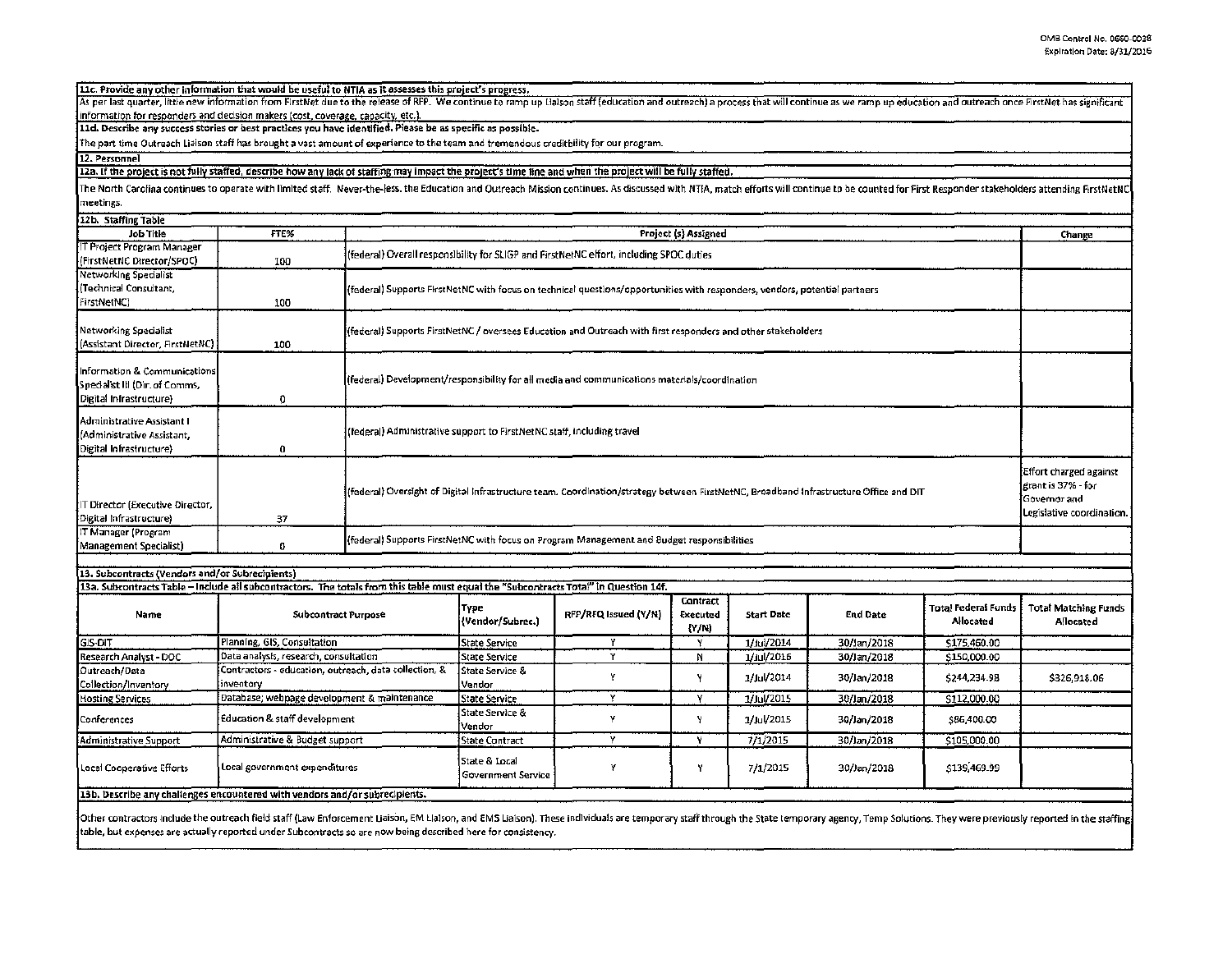| 14. Budget Worksheet                                                                                                                                                                            |                                  |                                       |                         |                                      |                                                       |                                    |
|-------------------------------------------------------------------------------------------------------------------------------------------------------------------------------------------------|----------------------------------|---------------------------------------|-------------------------|--------------------------------------|-------------------------------------------------------|------------------------------------|
| Columns 2, 3 and 4 must match your current project budget for the entire award, which is the SF-424A on file.<br>Only list matching funds that the Department of Commerce has already approved. |                                  |                                       |                         |                                      |                                                       |                                    |
| <b>Project Budget Element (1)</b>                                                                                                                                                               | <b>Federal Funds Awarded (2)</b> | <b>Approved Matching</b><br>Funds (3) | <b>Total Budget (4)</b> | <b>Federal Funds Expended</b><br>(5) | <b>Approved Matching</b><br><b>Funds Expended (6)</b> | <b>Total funds Expended</b><br>(7) |
| a. Personnel Salaries                                                                                                                                                                           | \$1,338,683.67                   | \$47,465.40                           | \$1,386,149.07          | \$555,267.56                         | \$47,465.40                                           | \$602,732.96                       |
| b. Personnel Fringe Benefits                                                                                                                                                                    | \$383,414.95                     | \$9,171.03                            | \$392,585.98            | \$154,665.14                         | \$9,171.03                                            | \$163,836.17                       |
| c. Travel                                                                                                                                                                                       | \$205,785.00                     | \$23,136.83                           | \$228,921.83            | \$26,543.74                          | \$8,505.67                                            | \$35,049.41                        |
| d. Equipment                                                                                                                                                                                    | \$0.00                           | \$0.00                                | \$0.00                  | \$0.00                               | \$0.00                                                | \$0.00                             |
| e. Materials/Supplies                                                                                                                                                                           | \$15,215.55                      | \$0.00                                | \$15,215.55             | \$2,910.55                           | \$742.53                                              | \$3,653.08                         |
| f. Subcontracts Total                                                                                                                                                                           | \$1,012,564.97                   | \$326,918.06                          | \$1,339,483.03          | \$108,237.64                         | \$48,104.00                                           | \$156,341.64                       |
| g. Other                                                                                                                                                                                        | \$162,035.64                     | \$186,347.19                          | \$348,382.83            | \$41,341.87                          | \$34,997.37                                           | \$76,339.24                        |
| h. Indirect                                                                                                                                                                                     | \$0.00                           | \$0.00                                | \$0.00                  | \$0.00                               | \$0.00                                                | \$0.00                             |
| i. Total Costs                                                                                                                                                                                  | \$3,117,699.78                   | \$593,038.51                          | \$3,710,738.29          | \$888,966.50                         | \$148,986.00                                          | \$1,037,952.50                     |
| j. % of Total                                                                                                                                                                                   | 84%                              | 16%                                   | 100%                    | 86%                                  | 14%                                                   | 100%                               |
| 15. Certification: I certify to the best of my knowledge and belief that this report is correct and complete for performance of activities for the purpose(s) set forth in the award documents. |                                  |                                       |                         |                                      |                                                       |                                    |
| 16a. Typed or printed name and title of Authorized Certifying Official:<br>Allan Sadowski, North Carolina FirstNet Program Director, NC Department of Information Technology                    |                                  |                                       |                         |                                      | 919-754-6693                                          |                                    |
| 16b. Signature of Authorized Certifying Official:                                                                                                                                               | 16d. Email Address:              | allan.sadowski@nc.gov                 |                         |                                      |                                                       |                                    |
|                                                                                                                                                                                                 | Date:                            | 5/16/2016                             |                         |                                      |                                                       |                                    |